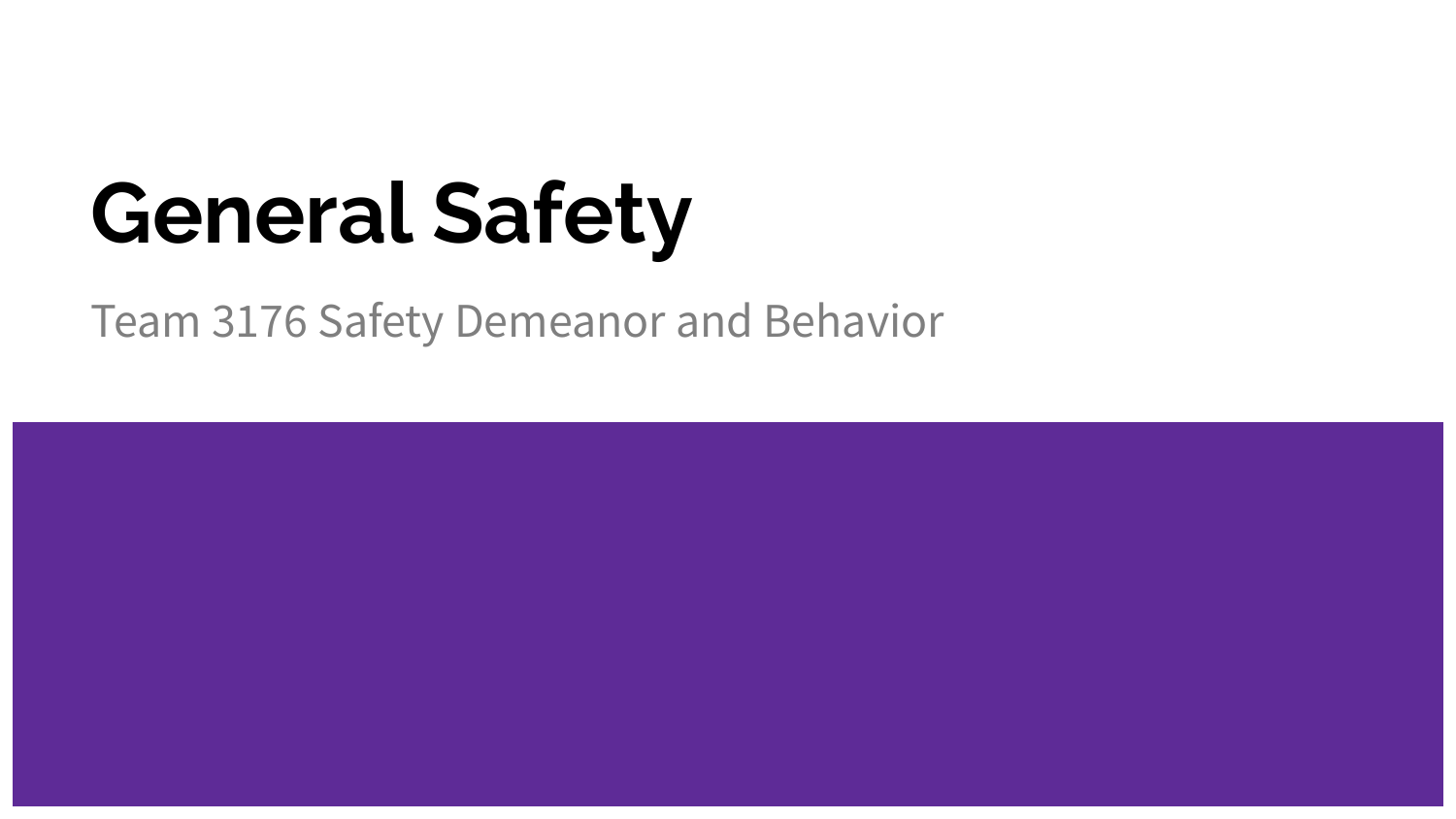#### **Reference**

**TEAM** 

#### Safety Plan located on Team3176.com in Resources tab.

**About Us** 

**Parent Info** 

#### **Resources**

lome

Snonsors

ALON PLANSPERSON FROM AT 1 276 **Documents & Forms** 

- Student Handbook (v4.0 Oct 2020)
- Education Plan
- Business Plan
- Safety Plan
- Call Out Slides

#### Team 3176 Safety Plan

#### **Policy**

Q  $|$  on  $|n$ 

**More** 

Team 3176 members will conduct themselves in a way that maximizes student leadership and learning of a professional safety culture and minimizes risk of injury.

- "My safety depends on you. Your safety depends on me" The Safety of culture depends on:
- · Full student, mentor, and advisor engagement and learning
- . Integration and alignment with BCSC safety programs and requirements
- · Joint responsibility of each other's safety.
- . Reporting and following up of all injuries and accidents for future prevention
- Systems in place for training
- Continuous review and improvement

#### **Responsibilities and Commitment**

Safety Mentor

- Guide students and mentors in learning all safety procedures. Provide HS&E(Health Safety and environment) compliance expertise and maintain quality control. **Student Safety Leads**
- Promote commitment of a safety culture. Provide leadership through positive motivation, healthy communication, and implementation of the safety plan.

All Students and Mentors

Create a safe learning environment which allows for student growth. Foster positive interaction and proactive engagement of students and mentors. Help ensure all parties are working toward a safe culture.

#### **Safety Hazards**

Safety Hazards include unsafe conditions that can cause injury and illness. Typical potential hazards may include:

- . Tripping hazards, such as blocked aisles, cords running across the floor, or obstructions on the floor.
- . Injury from improper use or unquarded machinery and moving parts.
- . Crushing or pinching from moving or dropping equipment
- · Slip hazards from spills
- · Electrical hazards such as fraved cords, missing ground pins, improper wiring.
- . Working from heights, including step ladders, ladders, or any raised work areas.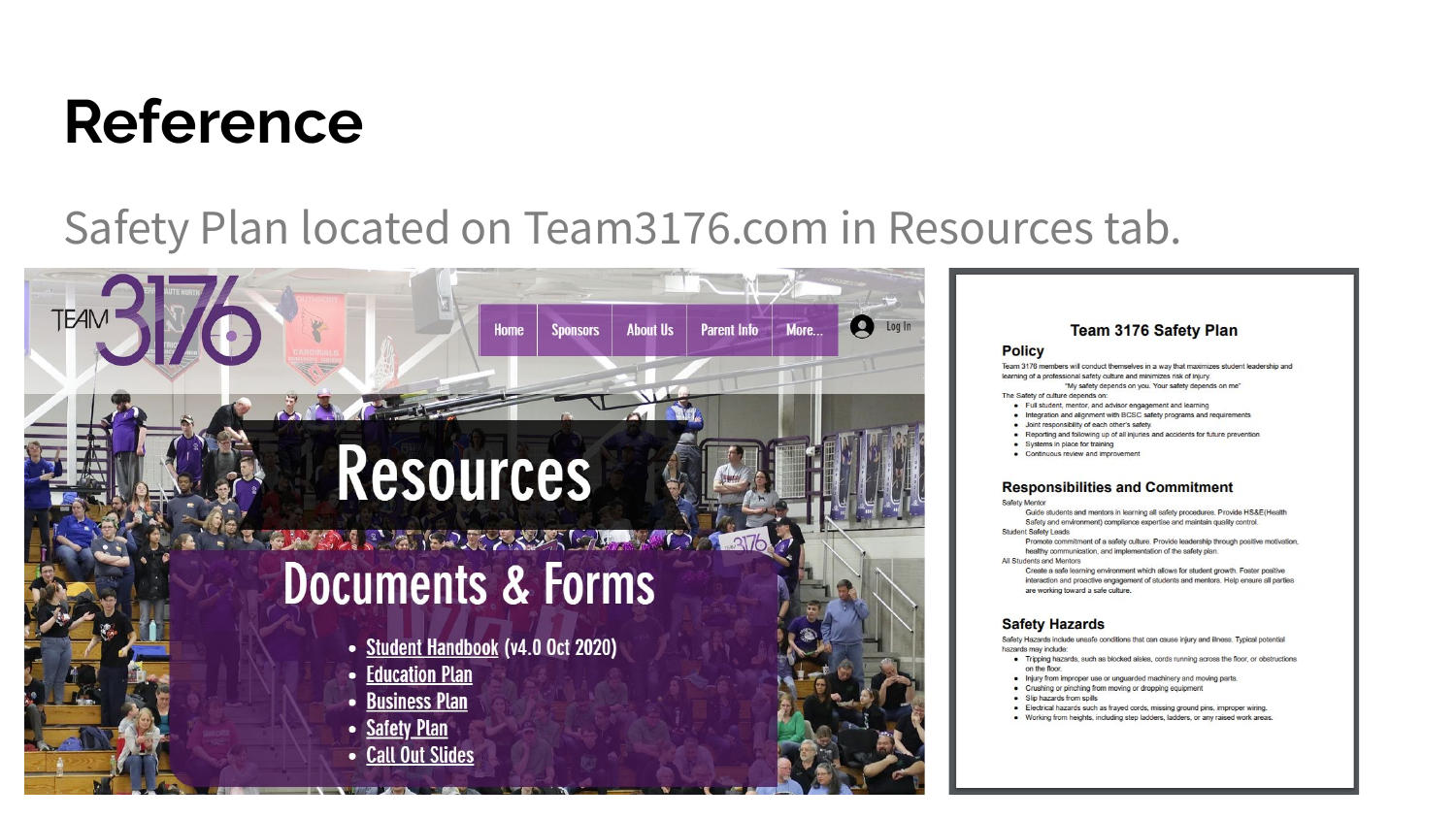## **Policy**

- Maintain an utmost **professional behavior**
- **- "My safety depends on you, your safety depends on me"**
- Safety culture depends on
	- Full student, mentor, and advisor engagement and learning
	- Integration and alignment with BCSC safety programs and requirements
	- Joint responsibility of each other's safety.
	- Reporting and following up of all injuries and accidents for future prevention
	- Systems in place for training
	- Continuous review and improvement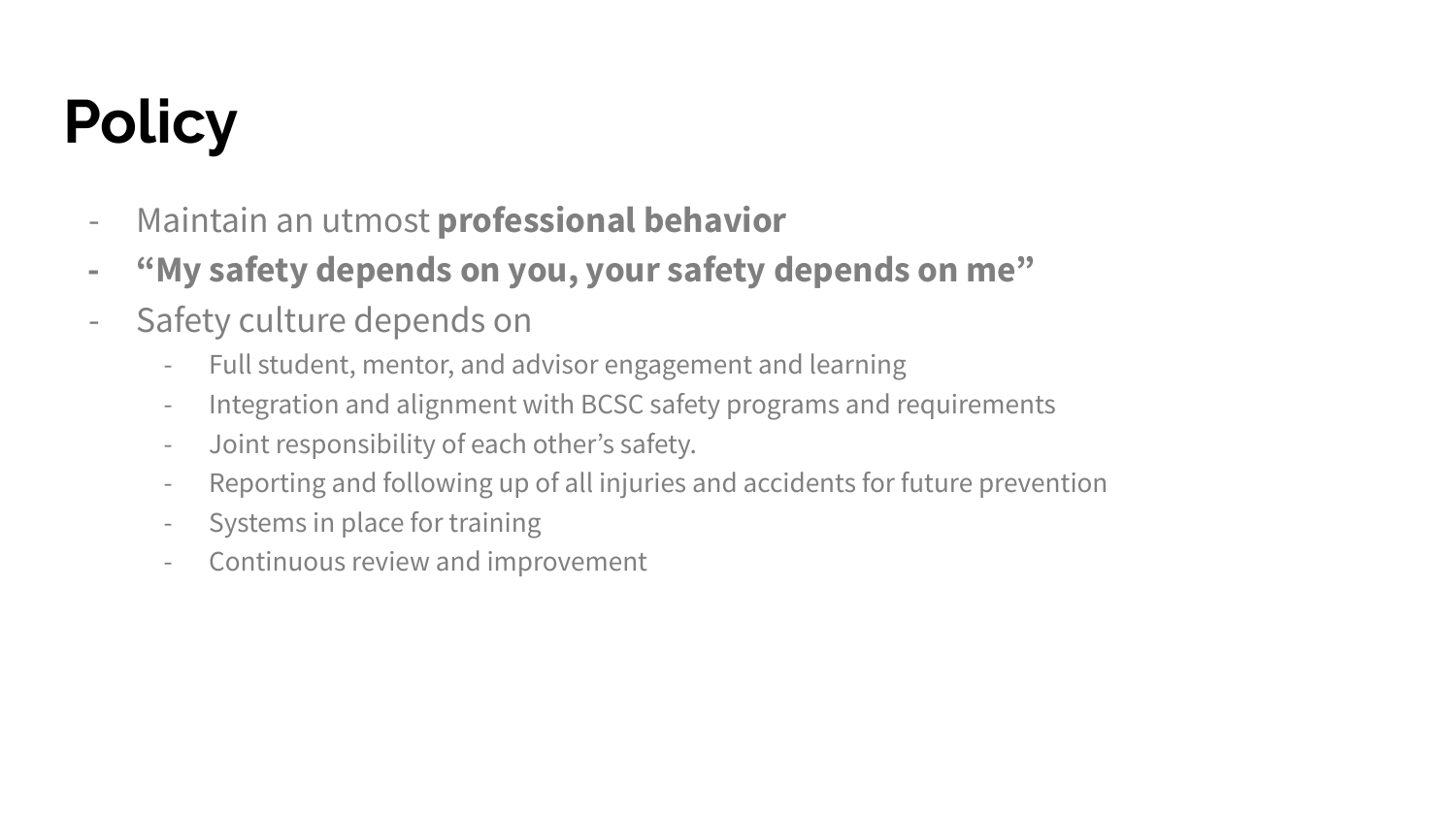### **Responsibilities and Commitment**

- Mentors
	- Responsible for learning and guiding through safety procedures, reliable for any situation of risk
- Student Safety Leads
	- **Safety Captain Riley Knobel**: Responsible for implementing Safety Plan as well as representing the team's safety at competitions
	- **Co-Safety Lead Sam Szanti**: Also responsible for implementing Safety Plan
	- **Shop Manager Shane Okuhara**: Responsible for imposing Safety Plan in Shop and Build Settings, can sanction student training on machinery
	- All reliable for any needed questions and/or concerns regarding safety
- All members
	- Responsible for creating a safe learning environment. Foster **positive interaction** and work towards a **safe culture**. Don't be dumb.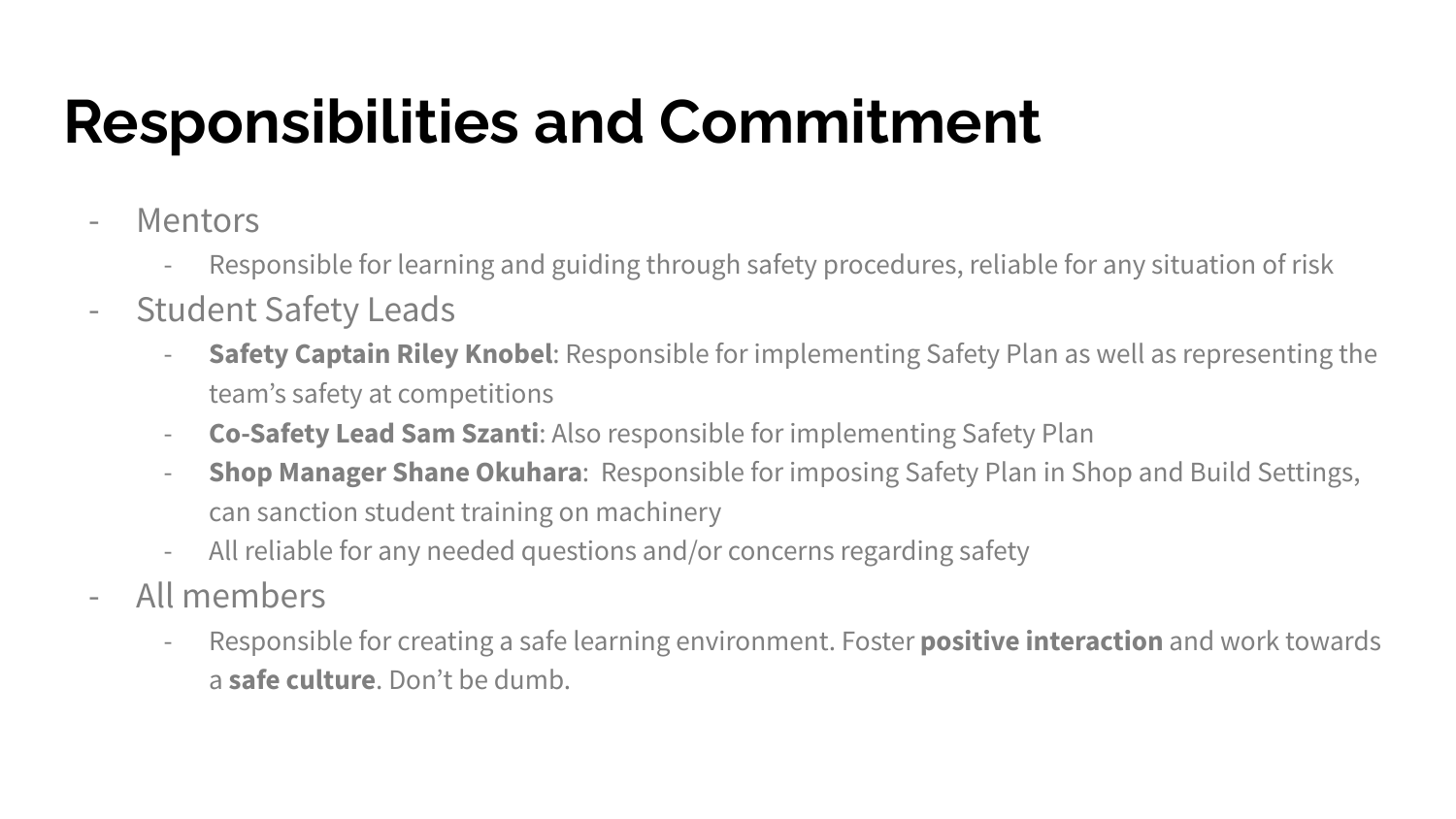## **Safety Hazards**

- Any unsafe conditions that can cause injury or \*cough cough\* illness:
	- Tripping hazards, such as blocked aisles, cords running across the floor, or obstructions on the floor.
	- Injury from improper use or unguarded machinery and moving parts.
		- Unplug or turn off any machinery before working on it
	- Crushing or pinching from moving or dropping equipment
	- Slip hazards from spills, saw dust, or metal shavings
	- Electrical hazards such as frayed cords, missing ground pins, improper wiring.
	- Working from heights, including step ladders, ladders, or any raised work areas.
- Take time to maintain clean working environment to reduce risk of hazards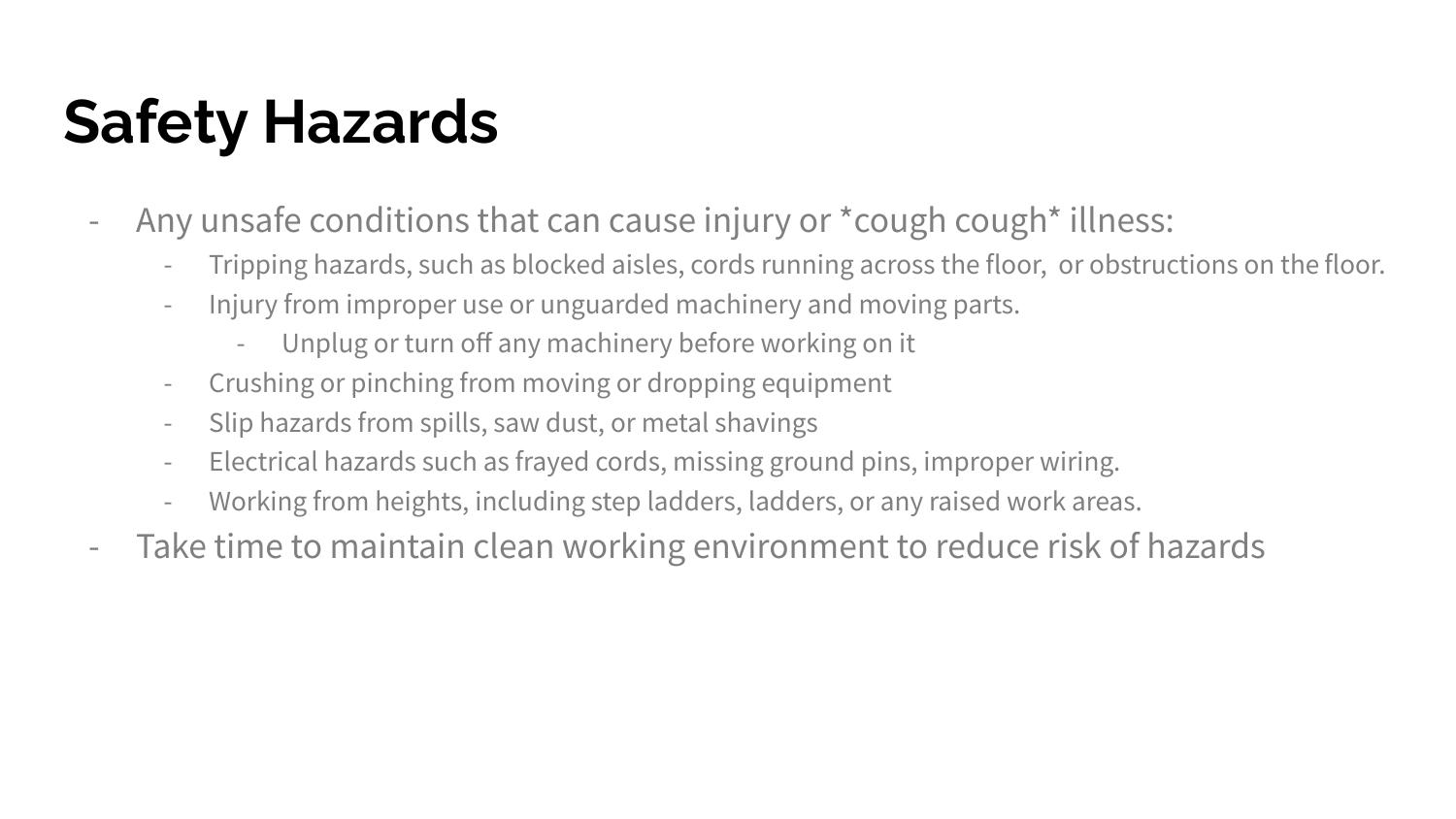## **Safety Rules**

#### **General Behavior:**

- Always
	- **Take responsibility** for the safety of yourself and your peers
	- **Politely intervene** at the sight of a seemingly unsafe action
	- **Report** any injuries or hazards to safety team, mentors, or SAB
- Never
	- **Run**, **Jog**, or engage in any **horseplay**
	- Bring food or drinks into the shop
	- Block any doorways or entrances
	- Doing any of the above will result in disciplinary action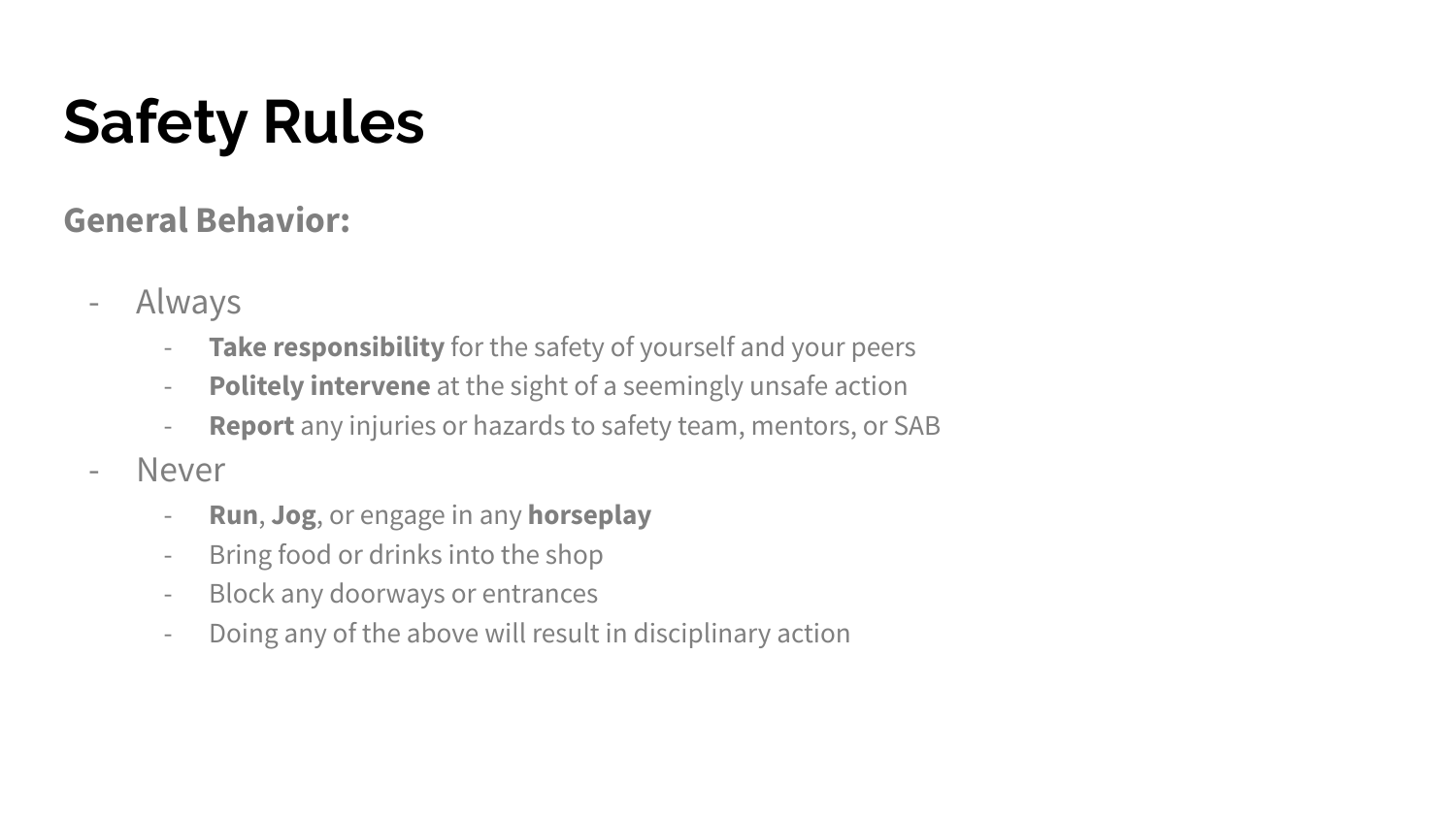- Equipment/Machinery Use
	- Only use machinery if given proper training (Seek out Shane or a mentor to do so)
	- Use **Personal Protective Equipment (PPE)**, i.e. Safety Glasses, Gloves, Ear Protection
	- Do not have any hanging articles of clothing when in operation
	- Do not use machinery with a red tag or deemed unsafe
- Dress Code (Shop)
	- Closed toed shoes
	- Tie back long hair
	- No loose lanyards or hoodie strings
	- Safety Glasses
- Pits
	- Tight space, do not overcrowd
	- Keep it clean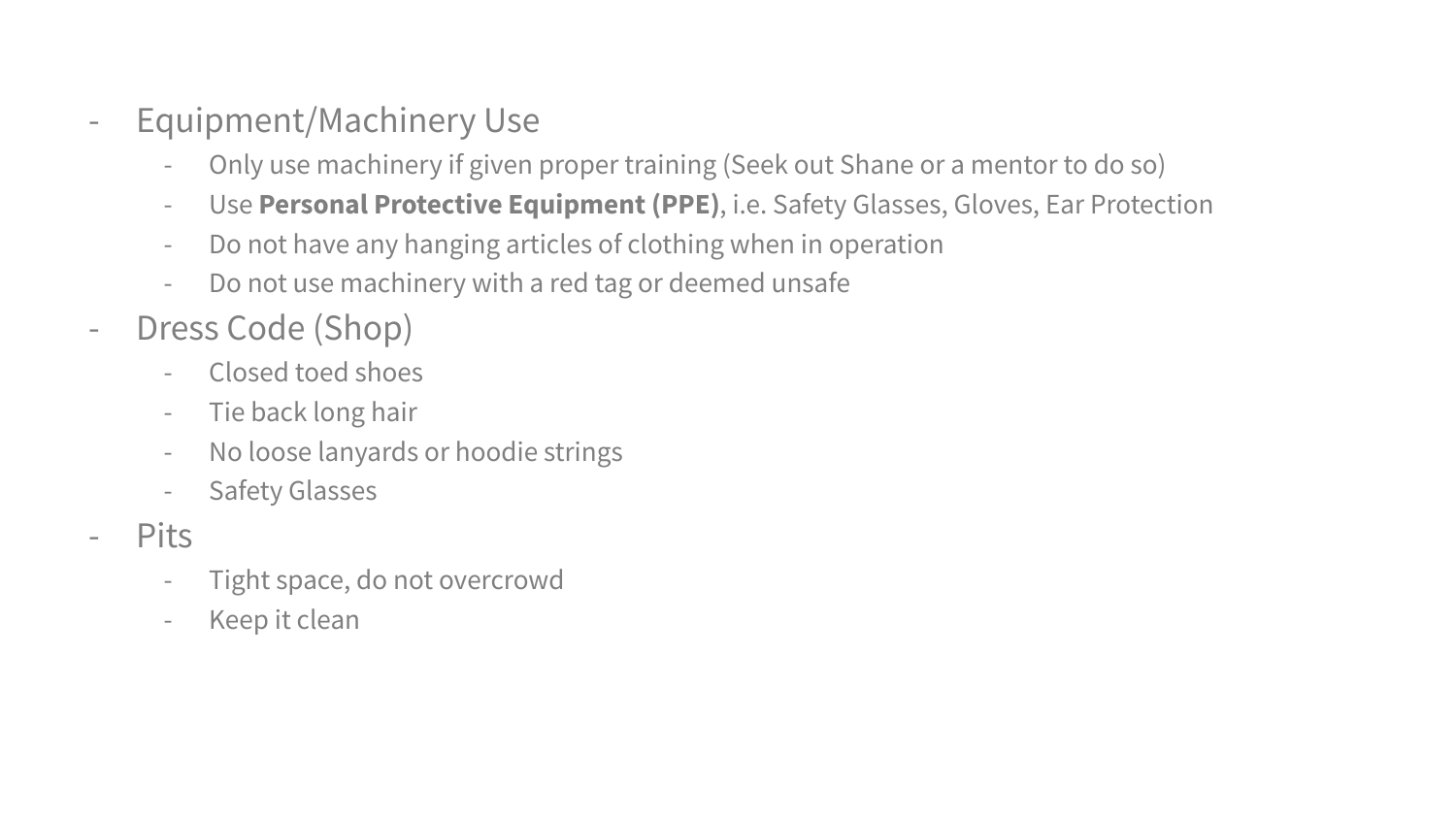### **Emergencies and First Aid**

- First Aid Kit is a blue bucket filled with all the medical goodies
- Location
	- Shop Under Big White Safety Glasses Cabinets
	- Pits Bottom Right Drawer of Montezuma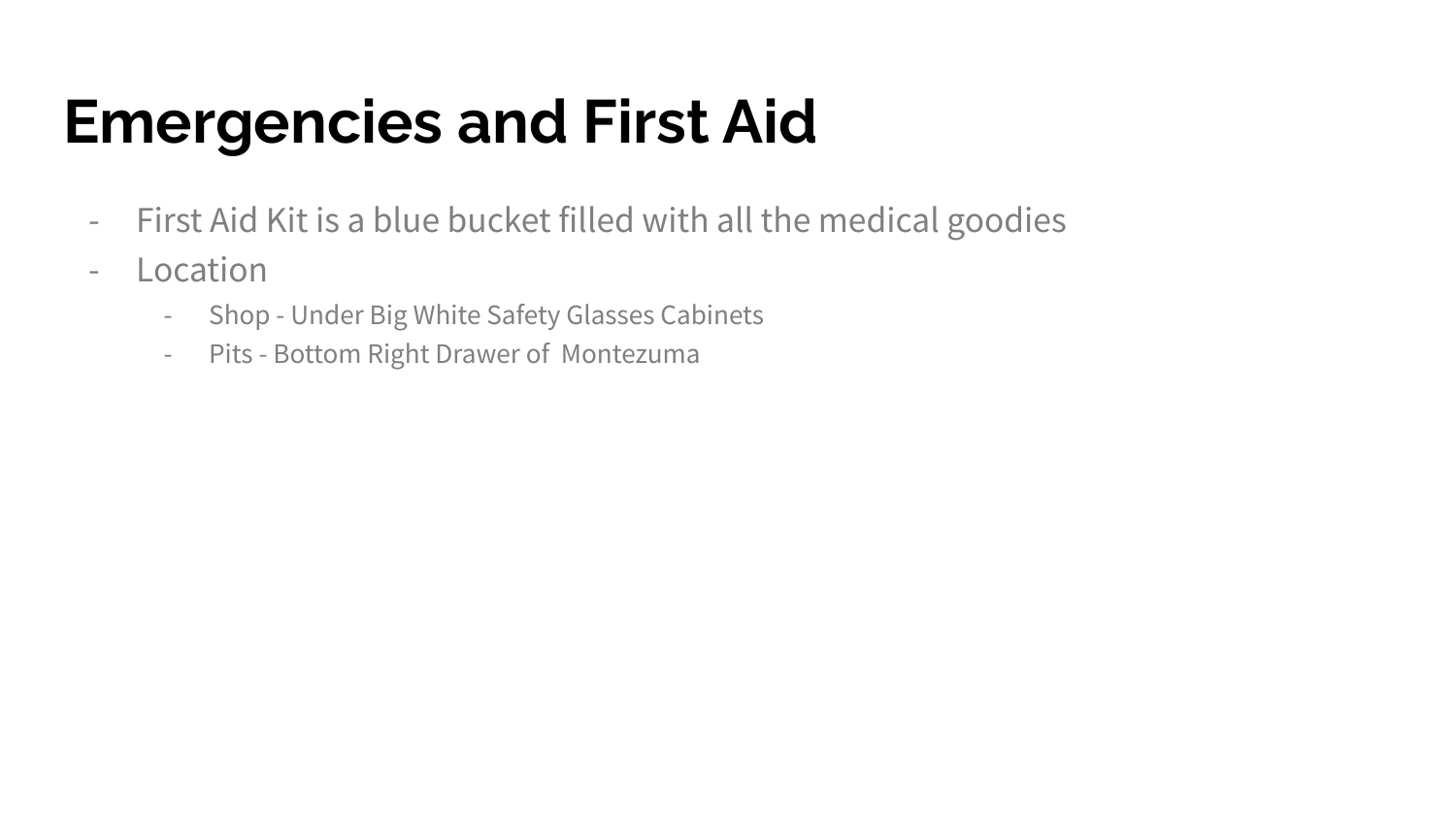## **Safety Observation System (SOS)**

- The purpose of the SOS is to recognize good behaviors and correct inappropriate behaviors. The following correspond to consecutive incidents.

1. Warning

2. Talk w/ Adult Sponsor

3. No shop access for the day and phone call to parent

4. No shop access for a week and parent phone call

5. No shop access until further notice and parent phone call

\* Each infraction can be assessed on a case by case basis